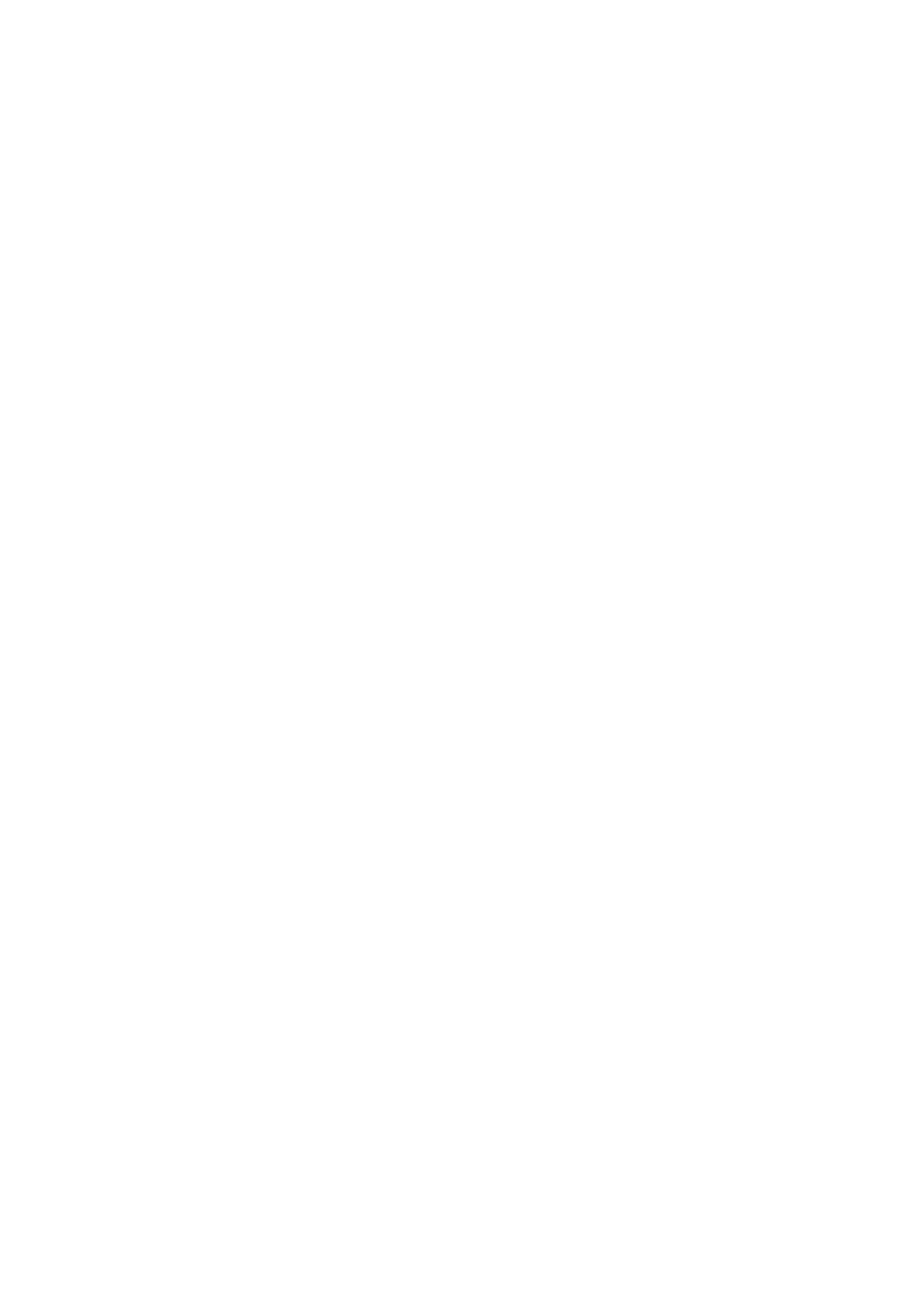## Preface

Even if language resources covering English tend to receive most attention in the LT community, recent years have shown an increased interest in developing lexical semantic resources and semantically annotated corpora of also lesser-resourced languages, including the languages in the Nordic and Baltic region. Nevertheless, high-quality semantic resources with sufficient coverage still prove to be a serious bottleneck not only in purely rule-based NLP applications but also in supervised corpus-based approaches. Also in the Digital Humanities there is an increased interest in and need for semantic annotation which would enable more refined search in, and better visualization and analyses of large-scale corpus data.

This workshop focuses in particular on the interplay between lexical-semantic resources as resembled by wordnets, framenets, propbanks, and others and their relation to practical corpus annotation. The workshop – a follow-up on the successful Nodalida 2009 and 2013 workshops on semantic resources – intends to bring together researchers involved in building and integrating semantic resources (lexicons and corpora) as well as researchers who apply these resources for semantic processing. Also researchers who are more theoretically interested in investigating the interplay between lexical semantics, lexicography, corpus linguistics and Digital Humanities are welcome.

For the workshop we invited papers presenting original research relating to semantic resources for NLP and DH on topics such as:

- representation of lexical-semantic knowledge for computational use
- the interplay between lexical-semantic resources and semantically annotated corpora
- corpus-based approaches to lexical-semantic resources
- tools for semantic annotation
- terminology and lexical semantics: concept-based vs lexical semantic approaches
- monolingual vs. multilingual approaches to semantic lexicons and corpora
- quality assessment of lexical-semantic resources: criteria, methods
- applications using lexical-semantic resources (information retrieval, semantic tagging of corpora, MT, Digital Humanities etc.)
- machine-learning techniques to discover semantic structures such as unsupervised learning, distance supervision, or cross-language learning.
- traditional lexicography and NLP lexicons: re-use and differences
- applying semantic resources (lexica, corpora) for semantic processing
- word sense disambiguation based on lexically informed techniques

We received a total of 7 submissions, each of which was reviewed by at least two (anonymous) members of the program committee (see below). On the basis of the reviews, 5 submissions were accepted for presentation at the workshop and inclusion in the workshop proceedings (subject to revisions required by the reviewers).

The workshop was designed to be a highly interactive event. After an invited oral presentation by Johan Bos (University of Groningen): – *Issues in parallel meaning banking* – the other contributions to the workshop were presented during two oral sessions. A general discussion concluded the workshop.

Bolette Sandford Pedersen, Sussi Olsen and Lars Borin 2015. Preface. *Proceedings of the workshop on Semantic resources and semantic annotation for Natural Language Processing and the Digital Humanities at NODALIDA 2015*. NEALT Proceedings Series 27 / Linköping Electronic Conference Proceedings 112: i–ii.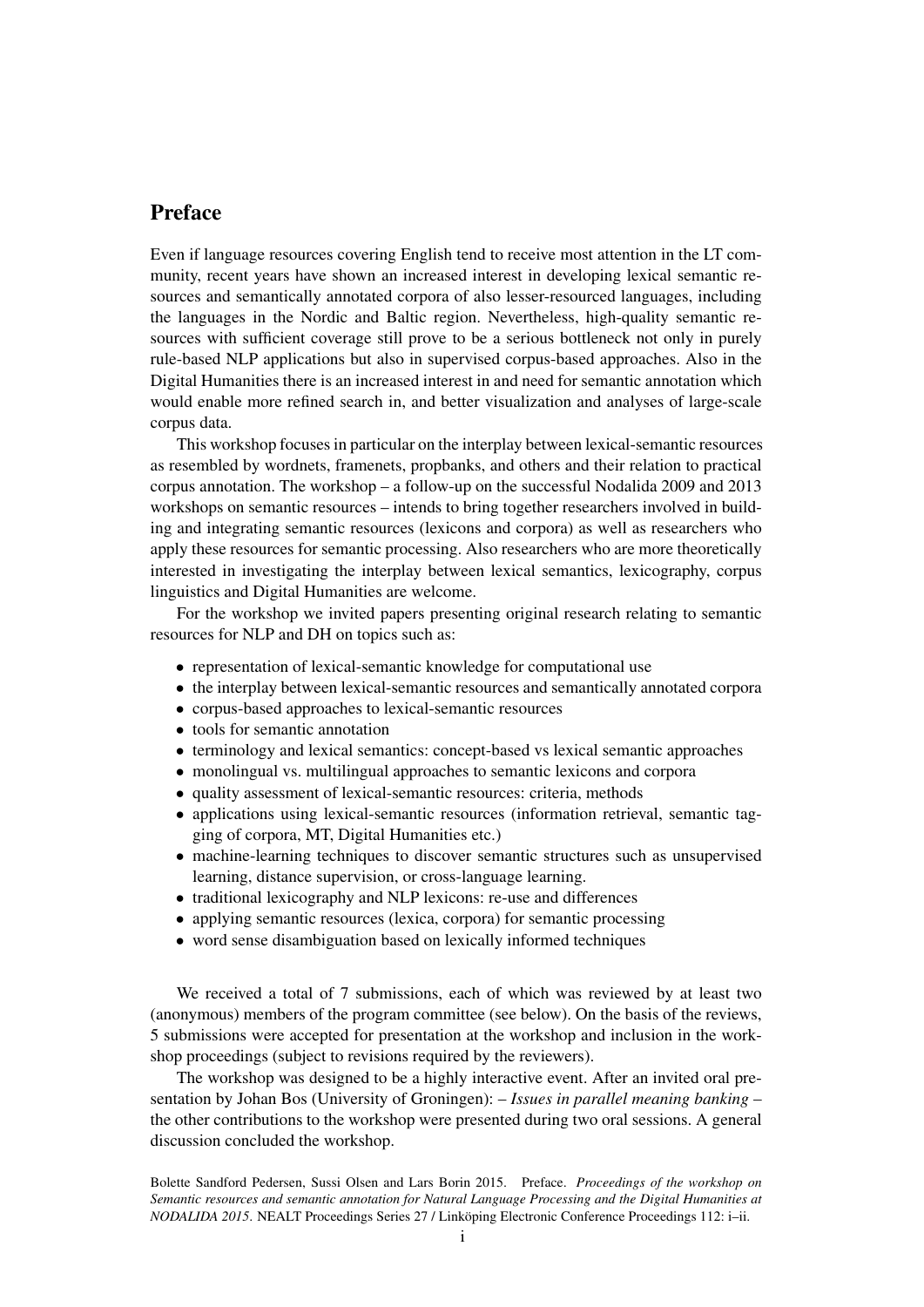## Workshop organizers

- Bolette Sandford Pedersen (University of Copenhagen, Organizing Chair)
- Lars Borin (University of Gothenburg)
- Markus Forsberg (University of Gothenburg)
- Sanni Nimb (Association for Danish Language and Literature)
- Anders Søgaard (University of Copenhagen)
- Pierre Nugues (Lund University)
- Hector Martinez Alonso (University of Copenhagen)
- Anders Johannsen (University of Copenhagen)
- Sussi Olsen (University of Copenhagen)

## Program committee

- Lars Borin (University of Gothenburg)
- Normunds Grūzītis (University of Gothenburg)
- Eiríkur Rögnvaldsson (Iceland University)
- Ruth Vatvedt Fjeld (University of Oslo)
- Markus Forsberg (University of Gothenburg)
- Karin Friberg Heppin (University of Gothenburg)
- Richard Johansson (University of Gothenburg)
- Rune Lain Knudsen (University of Oslo)
- Dimitrios Kokkinakis (University of Gothenburg)
- André Lynum (University of Oslo)
- Sanni Nimb (Association for Danish Language and Literature)
- Pierre Nugues (Lund University)
- Krister Lindén (University of Helsinki)
- Jussi Piitulainen (University of Helsinki)
- Bolette Sandford Pedersen (University of Copenhagen)
- Anders Søgaard (University of Copenhagen)
- Joel Priestley (University of Oslo)
- Heili Orav (University of Tartu)
- Esben Alfort (Ankiro, Denmark)
- Jørg Asmussen, (Association for Danish Language and Literature)
- Hector Martinez Alonso, (University of Copenhagen)
- Anders Johannsen, (University of Copenhagen)